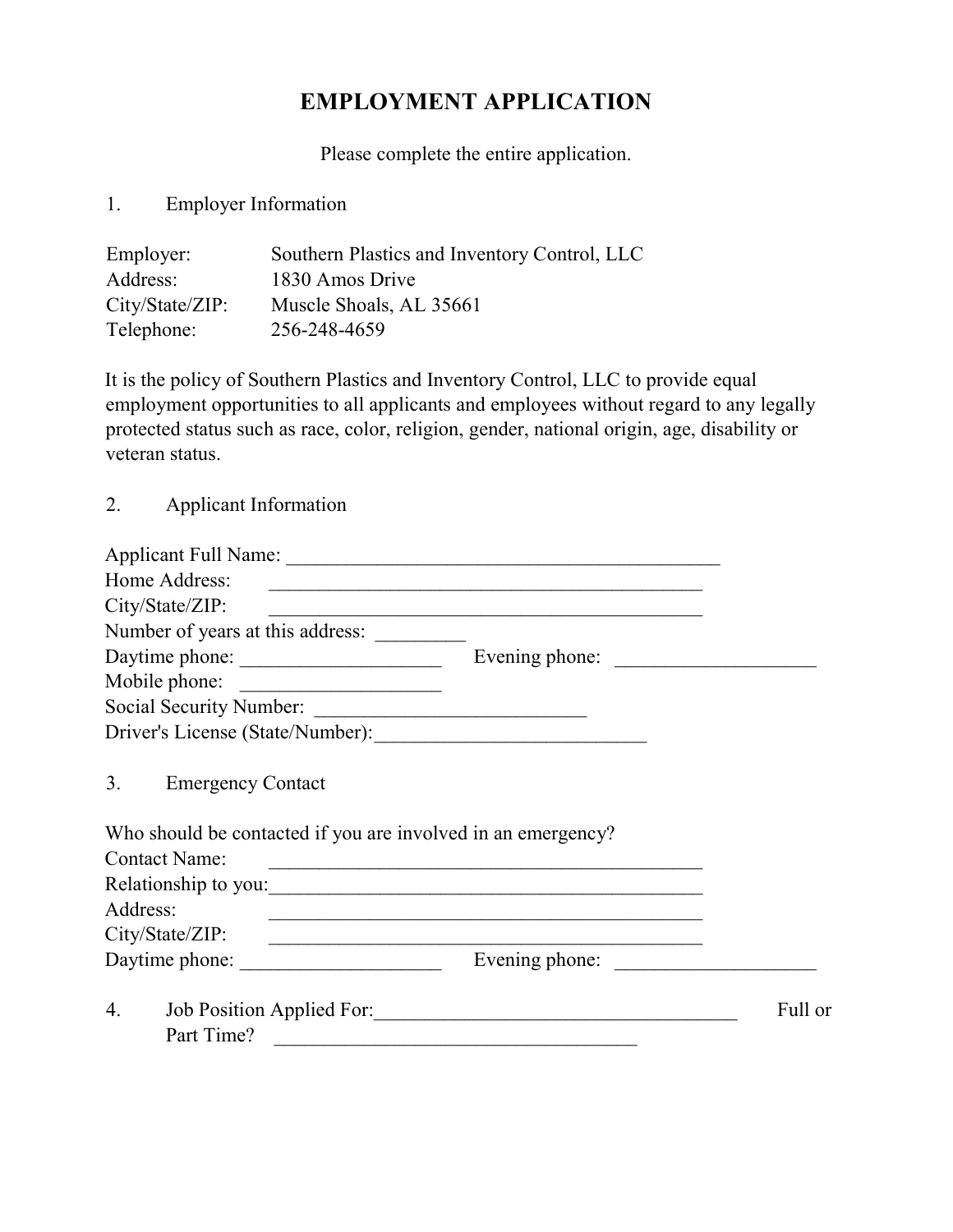| 5.  | Who referred you to our company?                                                                                                            |  |  |  |
|-----|---------------------------------------------------------------------------------------------------------------------------------------------|--|--|--|
|     | Do you have any friends or relatives who work here? If yes, please list here:                                                               |  |  |  |
| 6.  |                                                                                                                                             |  |  |  |
| 7.  |                                                                                                                                             |  |  |  |
| 8.  | If applicable, are you available to work overtime? _______ Yes ______ No                                                                    |  |  |  |
| 9.  | If you are offered employment, when would you be available to begin work?                                                                   |  |  |  |
| 10. | If hired, are you able to submit proof that you are legally eligible for<br>employment in the United States? ______ Yes<br>No               |  |  |  |
| 11. | Are you able to perform the essential functions of the job position you seek with<br>or without reasonable accommodation? ______ Yes<br>No. |  |  |  |
|     | What reasonable accommodation, if any, would you request?                                                                                   |  |  |  |
| 12. | Have you ever been convicted of a felony or misdemeanor?                                                                                    |  |  |  |
|     |                                                                                                                                             |  |  |  |
|     | $Y$ es, I was convicted of $\frac{\ }{}$ on $\frac{\ }{}$ on (date) in $\frac{\ }{}$ (state)                                                |  |  |  |
|     | No                                                                                                                                          |  |  |  |

## THE EXISTENCE OF A CRIMINAL RECORD DOES NOT CONSTITUTE AN AUTOMATIC BAR TO EMPLOYMENT UNLESS RELEVANT TO THE TYPE OF EMPLOYMENT.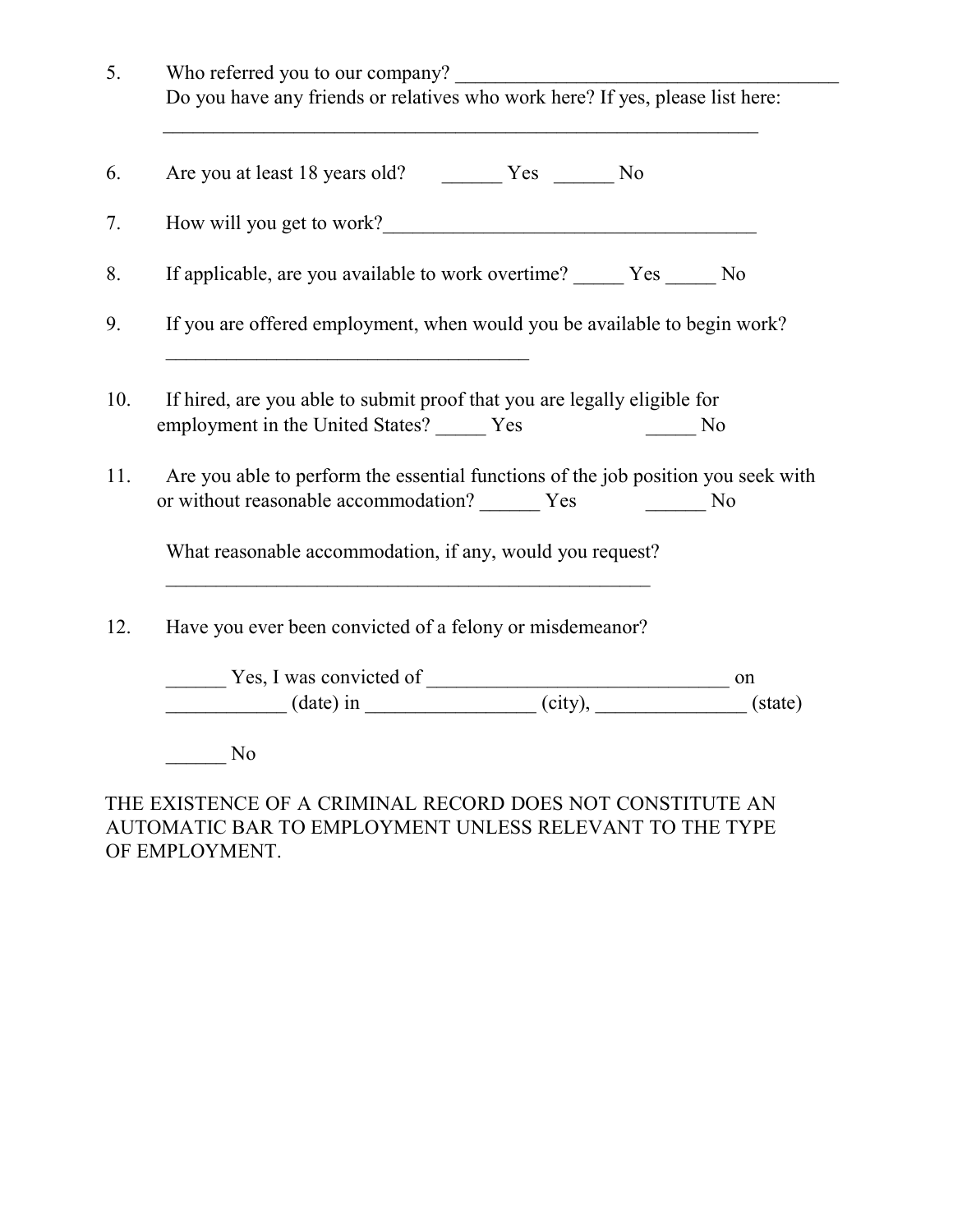## 13. Applicant's Skills

List any skills that may be useful for the job you are seeking. Enter the number of years of experience, and circle the number which corresponds to your ability for each particular skill. (One represents poor ability, while five represents exceptional ability.)

|              |                     | Ability |
|--------------|---------------------|---------|
|              |                     | or      |
| <b>Skill</b> | Years of Experience | Rating  |
|              |                     | 12345   |
|              |                     | 12345   |

## 14. Applicant Employment History

List your current or most recent employment first. Please list all jobs (including selfemployment and military service) which you have held, beginning with the most recent, and list and explain any gaps in employment. If additional space is needed, continue on the back page of this application.

| <b>Employer Name:</b>             |                                                                                                                      |
|-----------------------------------|----------------------------------------------------------------------------------------------------------------------|
| <b>Supervisor Name:</b>           |                                                                                                                      |
| Address:                          |                                                                                                                      |
| City/State/ZIP:                   |                                                                                                                      |
| <b>Job Duties:</b>                |                                                                                                                      |
| Reason for Leaving:               |                                                                                                                      |
|                                   | Dates of Employment (Month/Year):                                                                                    |
|                                   |                                                                                                                      |
| <b>Employer Name:</b>             | <u> 1989 - Johann John Stein, marwolaethau (b. 1989)</u>                                                             |
| <b>Supervisor Name:</b>           |                                                                                                                      |
| Address:                          |                                                                                                                      |
| City/State/ZIP:                   |                                                                                                                      |
| <b>Job Duties:</b>                | <u> 1989 - Johann Barn, mars eta bat erroman erroman erroman erroman erroman erroman erroman erroman erroman err</u> |
| Reason for Leaving:               | <u> 2008 - Jan James James Jan James James James James James James James James James James James James James Jam</u> |
|                                   | Dates of Employment (Month/Year):                                                                                    |
|                                   |                                                                                                                      |
| <b>Employer Name:</b>             | <u> 1980 - Johann John Stone, Amerikaansk politiker († 1908)</u>                                                     |
| <b>Supervisor Name:</b>           |                                                                                                                      |
| Address:                          |                                                                                                                      |
| City/State/ZIP:                   |                                                                                                                      |
| <b>Job Duties:</b>                |                                                                                                                      |
| Reason for Leaving:               |                                                                                                                      |
| Dates of Employment (Month/Year): |                                                                                                                      |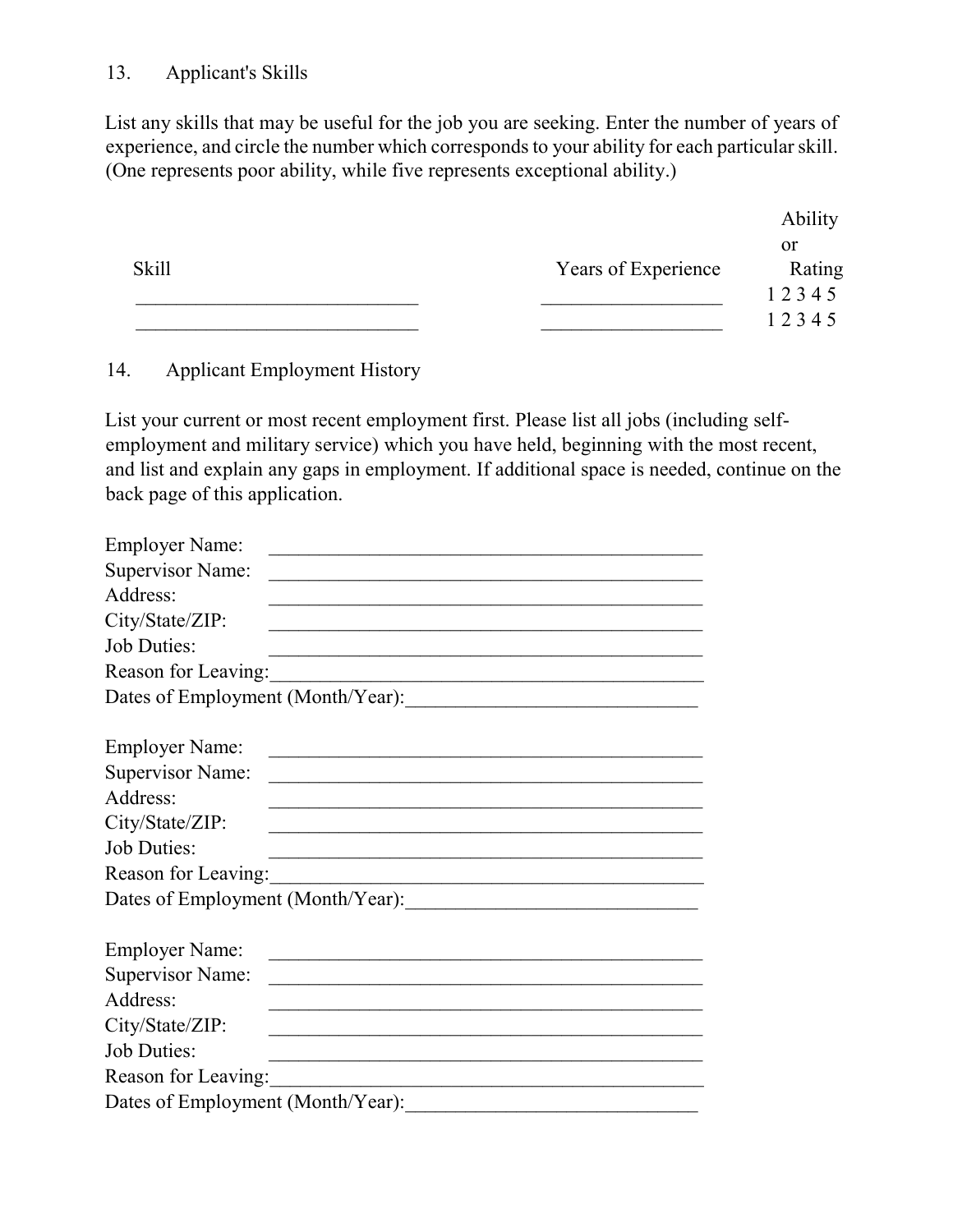#### 15. Applicant's Education and Training

#### College/University Name and Address

Did you receive a degree? <br> Yes \_\_\_\_\_ No If yes, degree(s) received:

High School/GED Name and Address

Did you receive a degree? Yes No

Other Training (graduate, technical, vocational):

Please indicate any current professional licenses or certifications that you hold:

Awards, Honors, Special Achievements:

| <b>Military Service:</b> |              |
|--------------------------|--------------|
| Yes                      | $N_{\Omega}$ |
| Branch:                  |              |
| Specialized Training:    |              |

16. Please provide any other information that you believe should be considered, including whether you are bound by any agreement with any current employer:

 $\mathcal{L}_\text{max}$  and the contract of the contract of the contract of the contract of the contract of the contract of

## **CERTIFICATION**

I certify that the information provided on this application is truthful and accurate. I understand that providing false or misleading information will be the basis for rejection of my application, or if employment commences, immediate termination.

I authorize Southern Plastics and Inventory Control, LLC to contact former employers and educational organizations regarding my employment and education. I authorize my former employers and educational organizations to fully and freely communicate information regarding my previous employment, attendance, and grades. I authorize those persons